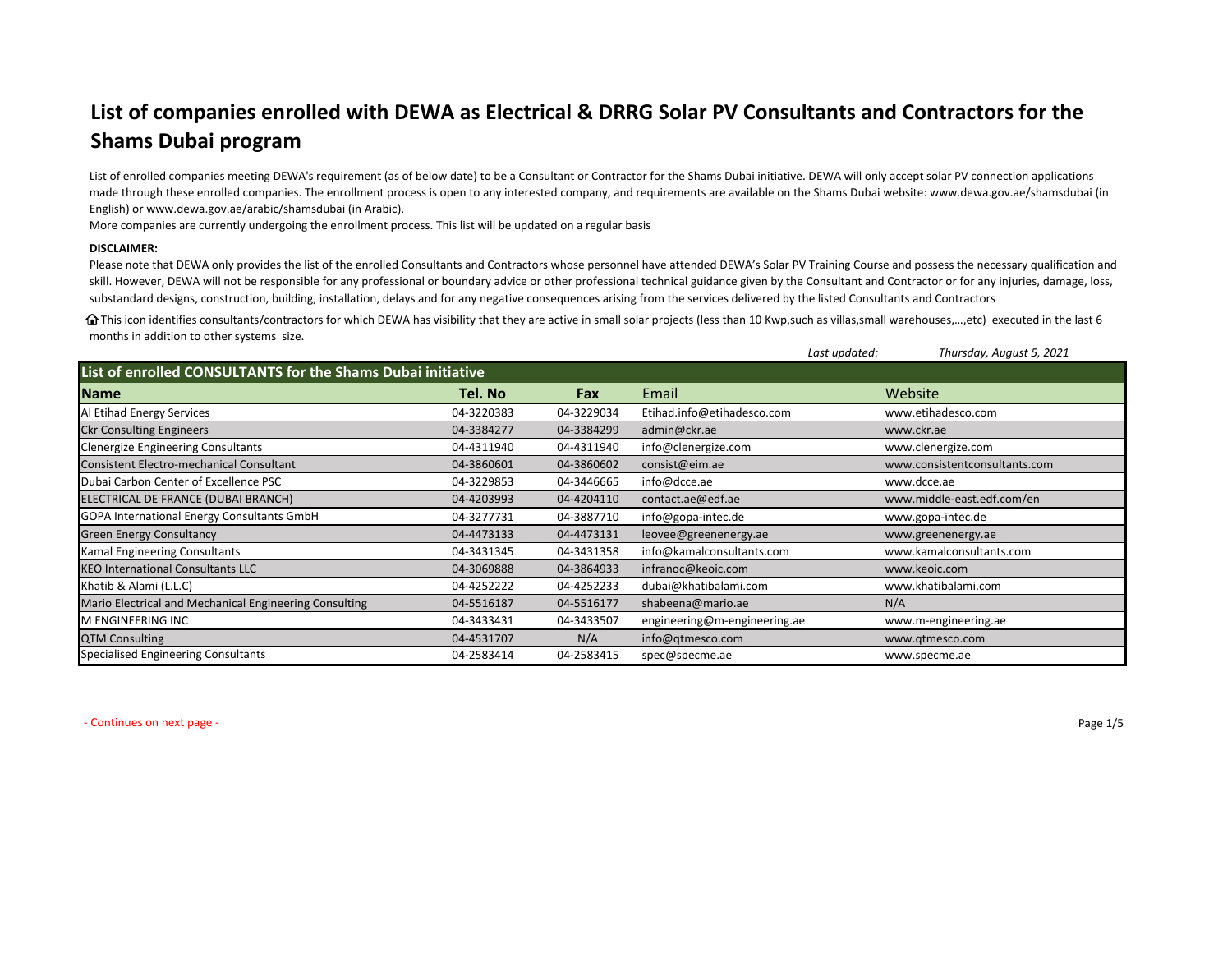| List of enrolled CONTRACTORS for the Shams Dubai initiative |   |            |             |                               |  |                            |
|-------------------------------------------------------------|---|------------|-------------|-------------------------------|--|----------------------------|
| <b>Name</b>                                                 |   | Tel. No    | Fax         | Email                         |  | Website                    |
| A G D Electromechanical LLC                                 |   | 04-4410336 | 04-4410199  | alexander.dagorov@agd-uae.com |  | N/A                        |
| Adam Star Electromechanical Works LLC                       |   | 04-8854891 | 04-8854892  | info@adamstar.ae              |  | www.adamstar.ae            |
| Al Baraka Energy Contracting                                |   | 04-2514221 | 04-2514132  | sales@albarakaenergy.com      |  | www.albarakaenergy.com     |
| Al Futtaim Panatech Company                                 |   | 04-2085625 | 04-2325687  | ramees.rasheed@alfuttaim.com  |  | www.panasonicuae.com       |
| Al Hasoun Alarabiah Contracting & Electromechanical         |   | 04-3881722 | 04-3881737  | alhasoun@emirates.net.ae      |  | www.alhasoun.ae            |
| Al Madaen electromechanical works llc                       |   | 04-3989340 | 04-3989341  | info@memw.ae                  |  | www.beacon-energy.com      |
| Al Mizan International LLC                                  |   | 04-5533128 | 04-4309673  | solar@almizan.com             |  | www.almizan.com            |
| Al Mostajed Technologies                                    |   | 04-2208333 | 04-2208444  | info.amt@gblenergy.com        |  | www.gblenergy.com          |
| Al Naboodah Engineering LLC                                 |   | 04-2019548 | 04-2948833  | admin.ss@alnaboodah.com       |  | www.accivil@alnaboodah.com |
| Al Saheeh Electromechanical Works LLC                       |   | 06-5645490 | 06-5645940  | alsaheeh@eim.ae               |  | www.alsaheehgroup.com      |
| AL SHAFAR UNITED ELECTROMECHANICAL                          |   | 04-4258005 | 04-3397043  | info.asu@asgcgroup.com        |  | www.asu.ae                 |
| Al Shirawi Solar LLC                                        | ⇧ | 04-2821337 | N/A         | info@alshirawisolar.com       |  | www.alshirawisolar.com     |
| AL ZAROONI ELECTROMECHANICAL (L.L.C)                        |   | 04-2764249 | 04-2764285  | info@azemco.com               |  | www.azemco.com             |
| ALBWARDY ENGINEERING ENTERPRISES EST                        |   | 04-3238008 | 04-3238007  | a.jalaludeen@albengg.com      |  | www.albengg.com            |
| ALEC Engineering & Contracting LLC                          |   | 04-4290599 | 0-44290216  | alecdewa@alec.ae              |  | www.alec.ae                |
| AlFanar Company-Dubai Branch                                |   | 04-8858563 | 04-8858547  | fahed.kready@alfanar.com      |  | www.alfanar.com            |
| ALLIED VISION ELECTROMECHANICAL                             |   | 04-5914175 | 04-5914177  | paul@alliedvisionme.com       |  | www.alliedvisionme.com     |
| Alsa Solar Systems LLC                                      | ⇧ | 04-5148091 | 02-665 4405 | alsasolar@alsasolar.com       |  | www.alsasolar.com          |
| Almaden Emirates Fortune Power LLC                          |   | 04-3422523 | 04-4534189  | info@almadenmena.com          |  | www.almadenmena.com        |
| Amana Steel buildings Contracting LLC                       |   | 04-8854448 | 04-8859030  | solar@amanabuildings.com      |  | www.amanabuildings.com     |
| Apex Power Concepts Solar Energy LLC                        |   | 04-2231185 | 04-2271505  | vibin@apexpowerconcepts.com   |  | www.apexpowerconcepts.com  |
| <b>ARJ Engineering Services</b>                             |   | 04-3389922 | 04-3389933  | sales.red@arjgroup.com        |  | www.arigroup.com           |
| Asunim Solar Energy System Contracting                      |   | 04-5667800 | N/A         | uae@asunim.co                 |  | www.asunim.co              |
| <b>Aswan Construction LLC</b>                               |   | 04-4508395 | 04-4508386  | kunal@aswansolar.com          |  | www.aswansolar.com         |
| B K GULF (L.L.C)                                            |   | 04-8801606 | 04-8801603  | bkgulf@emirates.net.ae        |  | www.bkgulf.com             |
| Beta Green Solar Energy Systems Installation LLC            |   | 04-2462816 | N/A         | info@betauae.com              |  | www.betauae.com            |
| Bin Hanif Electromechanical Works LLC                       |   | 04-2585638 | 04-2585648  | binhanif@eim.ae               |  | N/A                        |
| <b>Bravo Solar Energy Systems Contracting</b>               |   | 04-3869090 | 04-3869191  | info@bravosolarenergy.com     |  | www.bravosolarenergy.com   |
| <b>Buildex General Maintenance LLC</b>                      |   | 04-3741159 | 04-3741160  | info@buildexm.com             |  | www.buildexm.com           |
| Care 4 Electromechanical LLC                                |   | 04-2676793 | 04-2676673  | care4dxb@emirates.net.ae      |  | www.care4global.com        |
| City Solar Energy Systems LLC                               |   | 04-3237573 | 04-3237674  | info@citysolar.ae             |  | www.citysolar.ae           |
| CIVIL MATRIX CONTRACTING                                    |   | 04-2563980 | 04-2563981  | info@civilmatrixco.com        |  | www.civilmatrizco.com      |
| CORODEX ELECTRICAL FITTING CONTRACTING LLC                  |   | 04-3472900 | 04-3472796  | s.nidhin@corodex.com          |  | www.concorde-corodex.com   |
| Danway Electrical & Mechanical Engg. LLC                    |   | 04-3657600 | 04-8856639  | dewanoc@danwayeme.com         |  | www.danwayeme.com          |
| Dome Advanced Electromechanical works                       |   | 04-3366144 | 04-3359434  | elsayed@domeint.com           |  | www.domeint.com            |
| Dubai Carbon Center of Excellence PSC                       | ⇧ | 04-3229853 | 04-3446665  | info@dcce.ae                  |  | www.dcce.ae                |
| <b>Duserve Facilities Management</b>                        |   | 04-8141267 | 04-8141167  | info@duservefm.com            |  | www.duservefm.com          |

 ‐ Continues onnext page ‐ Page 2/5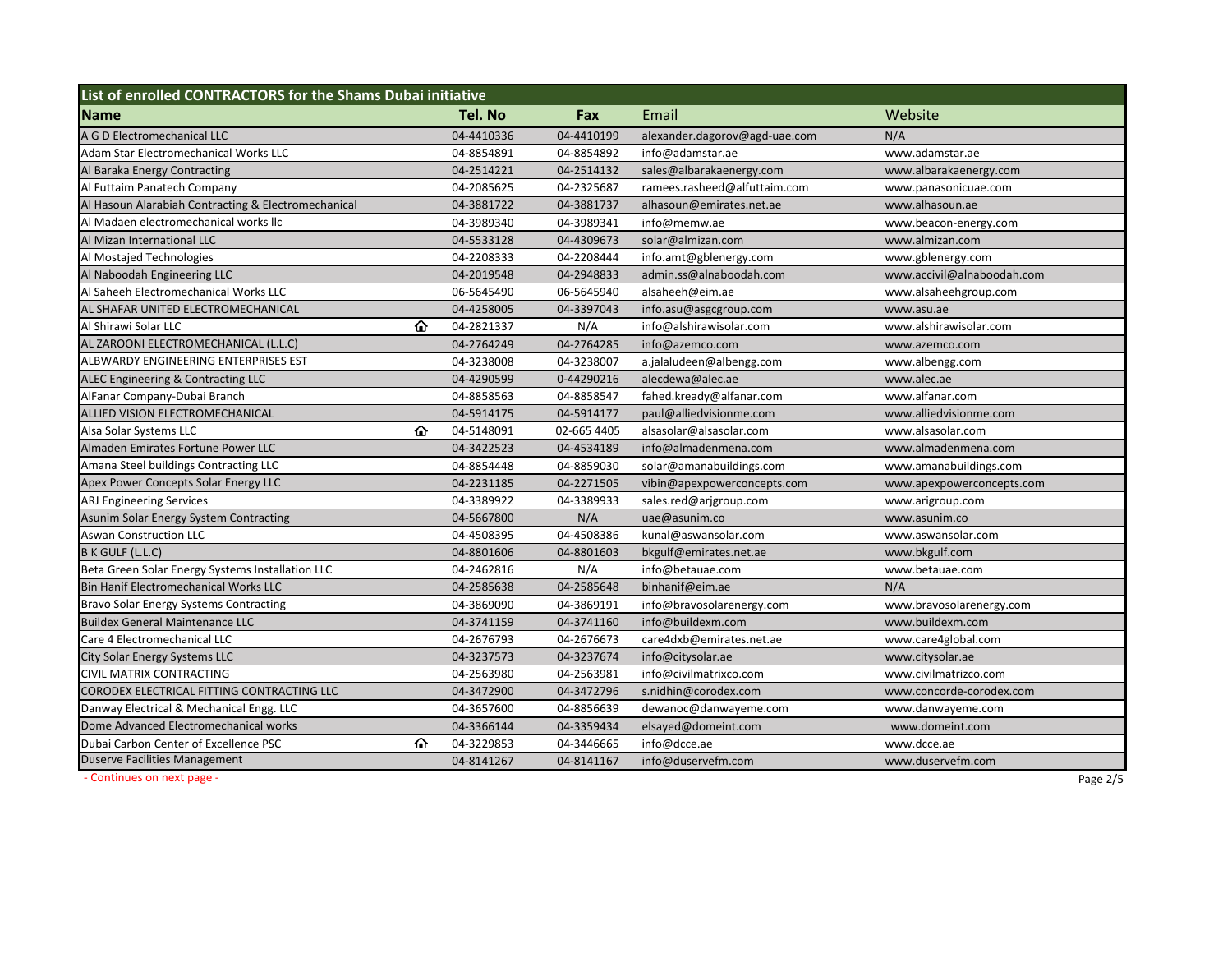| <b>Name</b>                                     | Tel. No    | Fax        | Email                          | Website                    |
|-------------------------------------------------|------------|------------|--------------------------------|----------------------------|
| Dutch Digital Distributors LLC                  | 04-3244060 | 04-3242331 | mail@3demirates.ae             | www.3demirates.ae          |
| Enerwhere Sustainable Energy Middle East LLC    | 04-3969765 | 04-4314614 | info@enerwhere.com             | www.enerwhere.com          |
| <b>Emirates Electrical Engineering LLC</b>      | 04-4543400 | 04-4543444 | eee@alrostamanigroup.ae        | www.alrostamanigroup.ae    |
| <b>EMPEREAL RUBY SOLAR ENERGY SYSTEMS INSTA</b> | 04-8835515 | N/A        | info@empereal.com              | www.empereal.com           |
| <b>EMSOL Engineering &amp; Contracting</b>      | 04-3962345 | 04-3960363 | info@emsol.ae                  | WWW.emsol.ae               |
| <b>Enova Facilities Management Services LLC</b> | 04-2038034 | 04-2038112 | ahlan@enova-me.com             | www.enova-me.com           |
| Enviromena Power Systems                        | 04-4308532 | 04-4306499 | contact@Enviromena.com         | www.Enviromena.com         |
| Euro Emirates Electro Mechanical Services LLC   | 04-4508217 | 04-4508207 | main@euroemirates.com          | www.euroemirates.com       |
| <b>Eurolink Electrical And Sanitary Install</b> | 04-2563710 | 04-2563720 | info@eurolink.ae               | www.eurolink.ae            |
| <b>Future Earth Energy Systems</b>              | 04-8834554 | 04-8834554 | don@future-earth-dubai.com     | www.future-earth-dubai.com |
| General enterprises co GECO LLC                 | 04-3434733 | 04-3434467 | business@gecome.com            | www.gecome.com             |
| GENFOCUS ELECTROMECHANICAL CONTRACTING          | 04-2649858 | 04-2649858 | dxb@genfocusuae.com            | www.genfocusuae.com        |
| Gilco Contracting And Building Works LLC        | 04-3961525 | 04-3961535 | mail@gilco.ae                  | www.gilco-contracting.com  |
| ⋒<br><b>H H H Construction LLC</b>              | 04-2959225 | 04-2978861 | PV-Solar@hhhc.ae               | www.hhhc.ae                |
| <b>HCT Technical Services LLC</b>               | 04-3388933 | 04-2382929 | info@hcttechnical.com          | www.hcttechnical.com       |
| HELIOS PHOEBE SOLAR ENERGY SYSTEMS INSTA        | 04-3684361 | N/A        | info@heliosphoebe.com          | www.heliosphoebe.com       |
| <b>HIGH SYSTEMS ELECTROMECHANICS L.L.C</b>      | 04-2679575 | 04-2679579 | solar@hsedubai.com             | www.hsedubai.com           |
| <b>Hollandia Solar Contracting LLC</b>          | 04-4548490 | 04-4548491 | solar@hollandiasolar.com       | www.hollandiasolar.com     |
| Ibn Al Nafees Contracting                       | 04-2850877 | 04-2851040 | info@ian.ae                    | www.ian.ae                 |
| <b>Integrated Power Solutions</b>               | 04-3356444 | 04-3957144 | info@ipsemirates.com           | N/A                        |
| <b>JAMS Contracting LLC</b>                     | 04-2672324 | 04-2673813 | Eng.manickam@jams-cont.com     | www.jamshrsolutions.com    |
| Jubaili Bros. LLC                               | 04-8832023 | 04-8832053 | michel.battikh@jubailibros.com | www.jubailibros.com        |
| Kaltech Energy LLC                              | 04-2567708 | 04-2567709 | info@kaltechenergy.com         | www.kaltechenergy.com      |
| <b>KTC International Contracting LLC</b>        | 04-5876599 | 04-5876585 | mohammed.hamed@ktcco.net       | www.ktcco.net              |
| LEO SOLAR ENERGY SYSTEMS INSTALLATION           | 04-4314084 | N/A        | info@leo-solar.ae              | www.leo-solar.ae           |
| Life Energy Company                             | 04-3116002 | 04-3116111 | b.alnazer@thelifeenergy.com    | www.thelifeenergy.com      |
| Link Light Electrical Works LLC                 | 04-2675071 | 04-2675081 | lledubai@emirates.net.ae       | www.linklightuae.com       |
| Liwa Engineering Services LLC                   | 04-2594431 | 04-2594432 | adora@liwaengineering.com      | N/A                        |
| LTS ELECTROMECHANICAL EQUIPMENT INSTALLA        | 04-3987337 | 04-3987557 | nakul@aqqgroup.com             | www.ltselectromech.com     |
| Mahindra Susten Private Limited - Dubai Branch  | 04-4259775 | N/A        | agarwal.sumit2@mahindra.com    | www.mahindrasusten.com     |
| Man Energy LLC                                  | 06-5663871 | 06-5663755 | project@man.energy             | www.man.energy             |
| <b>Masdar Technical Services</b>                | 04-8321545 | 04-8321546 | info@masdardxb.ae              | www.masdardxb.ae           |
| MCMASTER ELECTROMECHANICAL WORKS CO LLC         | 04-4227559 | 04-4227558 | projects@mcmaster.ae           | www.mcmaster.ae            |
| Meagle Sun Solar Energy System                  | 04-7706672 | 04-7706672 | contact@meaglesun.com          | www.meaglesun.com          |
| <b>MEDCO Contracting LLC</b>                    | 04-2699113 | 04-2654900 | info@medco-maintenance.com     | www.medco-maintenance.com  |
| MEPCO ELECTROMECHANICAL WORKSLLC-DUBAI          | 04-8246160 | 04-2556669 | info@mepco-llc.com             | www.mepco-llc.com          |

 ‐ Continues onnext page ‐ Page 3/5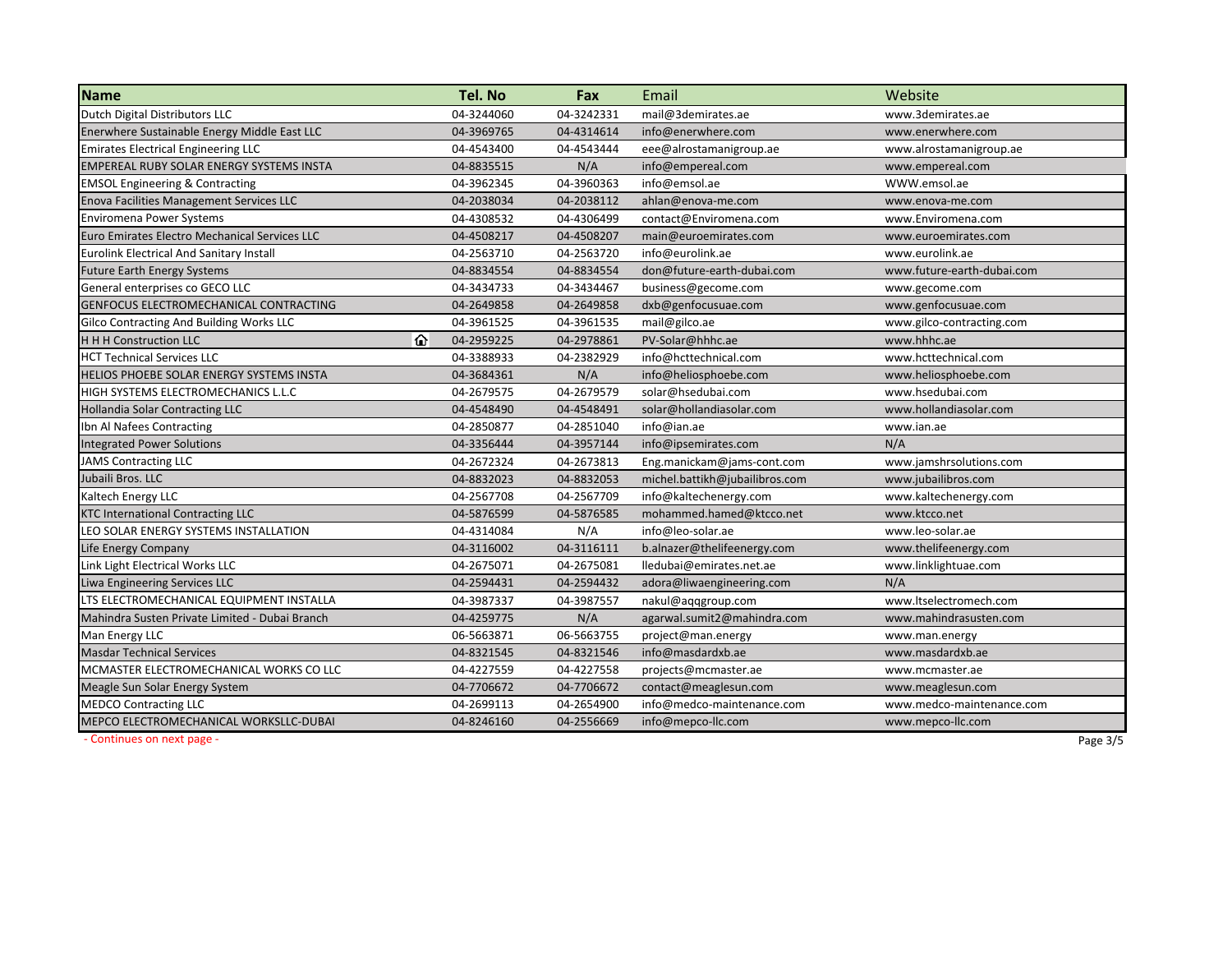| <b>Name</b>                                            | Tel. No    | Fax        | Email                           | Website                            |
|--------------------------------------------------------|------------|------------|---------------------------------|------------------------------------|
| Mill Projects Technical Services LLC                   | 04-3478081 | 04-3478082 | ali@millmechanical.com          | www.millgroup.net                  |
| Najma Al Taef Building Contracting L.L.C               | 04-3200389 | 04-3205088 | info@nabc.ae                    | www.nabc.ae                        |
| Navitas Solar Energy Systems Contracting LLC           | 04-8842069 | 04-8842069 | info@navitasdwc.com             | www.navitasdwc.com                 |
| Neon Electrical Fitting Contracting LLC                | 04-5136097 | 04-5514710 | info@envirofina.com             | www.envirofina.com                 |
| North Ocean Contracting LLC                            | 04-5515498 | 04-5515479 | murtazas@northocean.co          | N/A                                |
| <b>Odasco Automation Solution</b>                      | 04-4548657 | 04-4548607 | info@odasco.com                 | www.odasco.com                     |
| Pepco Engineering Co. LLC                              | 04-2737263 | 04-2737268 | reena@pepcogroup.com            | www.pepcogroup.com                 |
| Power Enfinity Solar Energy Systems Inst               | 04-3353535 | 04-3353553 | info@powerenfinity.com          | www.powerenfinity.com              |
| Power Advantage Intl Elec. Mech Co LLC                 | 04-4413886 | 04-4414235 | info@advantagemep.com           | www.advantagemep.com               |
| Extra High Voltage Ele Mech Cont LLC                   | 04-5668542 | 04-5668550 | support@ehvemc.com              | www.ehvemc.com                     |
| Powerflow Electromechanical Works                      | 04-2679800 | 04-2970626 | powerf@emirates.net.ae          | www.poverflow.ae                   |
| Prime Electrical Contracting Company LLC               | 04-2721262 | 04-2720805 | primeele@emirates.net.ae        | www.primeeleuae.com                |
| <b>Proliance Energy Solutions LLC</b>                  | 04-3456732 | 04-2674921 | thanveer@prolianceuae.com       | www.prolianceuae.com               |
| Process Ware Cont. LLC (Bhatia Brothers)               | 04-8132678 | 04-8864108 | solar@bbisd.com                 | www.bhatia.com                     |
| <b>Pure Energy Construction</b>                        | 04-3724336 | 04-3724337 | photovoltaics@purenergy.ae      | www.purenergy.ae                   |
| <b>QTM Technical Services LLC</b>                      | 04-4531707 | 04-4531707 | info@qtmesco.com                | www.qtmesco.com                    |
| Ras Al Assad Electro Mechanical Works LLC              | 04-2641717 | N/A        | info@rasalassad.ae              | www.rasalassad.com                 |
| Renergy Elect Mech works LLC                           | 04-2511308 | 04-2573889 | info@renergy.ae                 | www.renergy.ae                     |
| Renewtec Energy Technology LLC                         | 04-2574441 | 04-2574568 | muhammed@al-hamad.com           | www.al-hamad.com                   |
| ⇧<br><b>Rentech System LLC</b>                         | 04-2222456 | 04-2241141 | contact@rentech.ae              | www.rentech.ae                     |
| S M E ELECTROMECHANICAL (L.L.C)                        | 04-5136662 | 04-5136672 | maruthiraj@smeuae.com           | www.smeuae.com                     |
| Safe Plus Technical Services LLC                       | 04-3415552 | 04-3415494 | contact@safeplus.ae             | www.safeplus.ae                    |
| Scan Electromechanical Contracting LLC                 | 04-2275998 | 04-2275998 | solar@scanllc.com               | www.scanelectromechanical.com      |
| S D G Energy Contracting LLC (Sharaf DG)               | 04-2530500 | 04-2820818 | sdgenergy@sharafdg.com          | www.sdgenergy.com                  |
| Siraj Power Contracting                                | 04-8831972 | 04-2690740 | info@sirajpower.com             | www.sirajpower.com                 |
| Site Technology LLC-Dubai Brunch                       | 04-5515173 | 04-5515180 | sitetech@site-technology.com    | www.site-technology.com            |
| SMART AUTOMATION ENERGY LLC                            | 04-3794984 | N/A        | info@smartae.ae                 | www.smartae.ae                     |
| Smart Gulf Solar Energy Systems LLC                    | 04-3995218 | 04-3995452 | sales@smartgulfsolar.com        | www.smartgulfsolar.com             |
| <b>Smart Volt Technical Works LLC</b>                  | 04-2610898 | N/A        | info@smartvoltgroup.com         | N/A                                |
| Solar king Energy System Installation LLC              | 04-2281188 | N/A        | info@solarkingdubai.com         | www.solarkingdubai.com             |
| <b>Solar Land Technical Services</b>                   | 04-2642960 | 04-2642961 | support@solarlandtech.com       | www.solarlandtechnicalservices.com |
| Solec Solar Energy Systems LLC                         | 04-5135508 | 04-5135508 | info@solec-uae.com              | www.solec-uae.com                  |
| SOLSTICE TECHNICAL SERVICES LLC                        | 04-2522245 | 04-2522246 | infor@solstice-technologies.com | www.solstice-technologies.com      |
| STORM POWER CONTRACTING LLC                            | 04-2964122 | 04-2699892 | INFO@STORMPOWERCONTRACTING.COM  | N/A                                |
| Sunmar Sky Electromechanical                           | 04-2240812 | 04-2240349 | ashraf@sunmarsky.com            | www.sunmarsky.com                  |
| Sunnel Middle East Solar Energy System Contracting LLC | 04-4230844 | 04-4230897 | m.palabiyik@sunelgroup.com      | www.sunelgroup.com                 |
| Sunroofs Enviro Solar Energy System LLC                | 04-3477080 | N/A        | aakash.sharma@cleanmaxsolar.com | www.cleanmaxsolar.com              |

 ‐ Continues onn next page - Page 4/5  $\,$  Page 4/5  $\,$  Page 4/5  $\,$  Page 4/5  $\,$  Page 4/5  $\,$  Page 4/5  $\,$  Page 4/5  $\,$  Page 4/5  $\,$  Page 4/5  $\,$  Page 4/5  $\,$  Page 4/5  $\,$  Page 4/5  $\,$  Page 4/5  $\,$  Page 4/5  $\,$  Page 4/5  $\,$